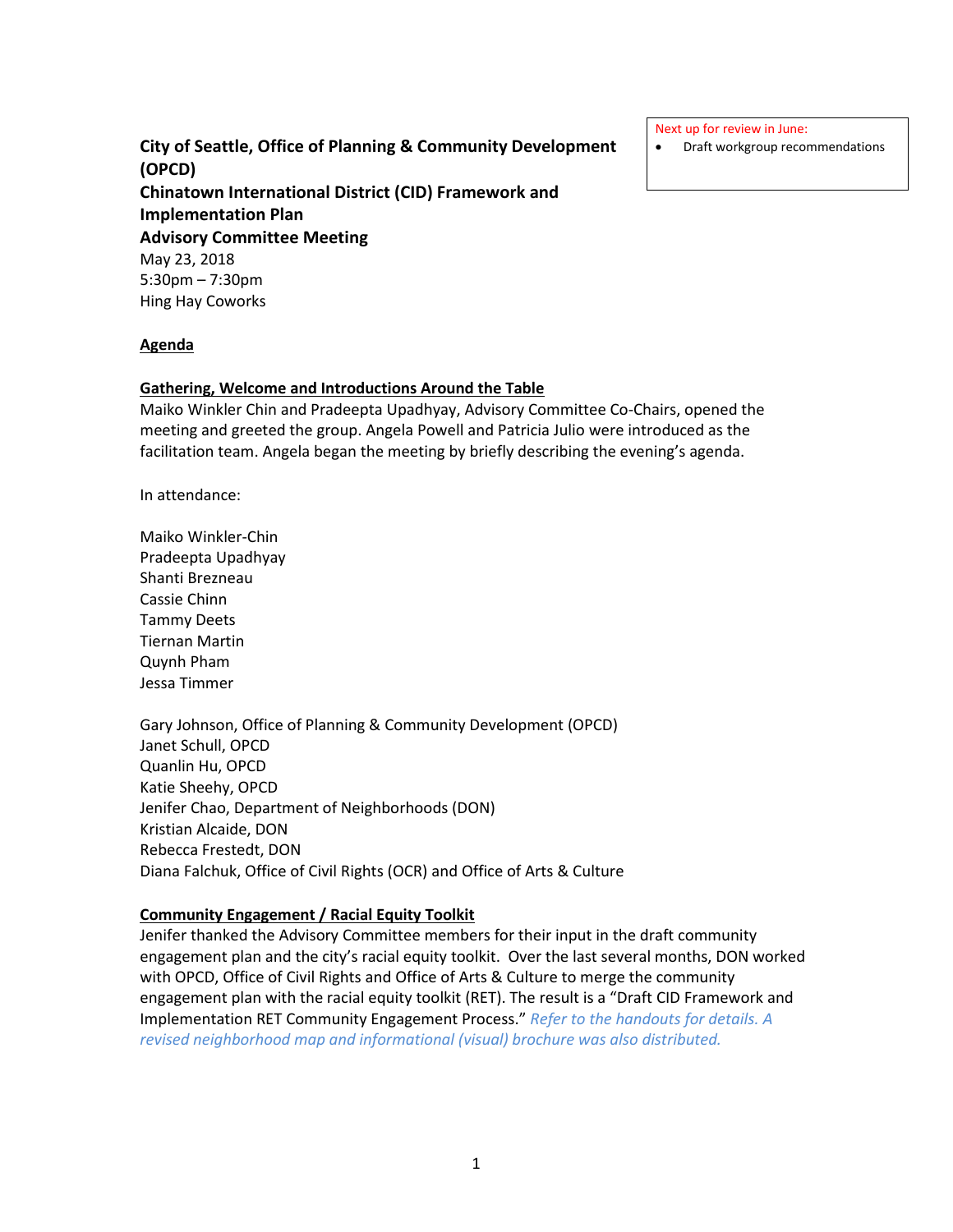Diana Falchuk, Office of Civil Rights and Office of Arts & Culture, described a proposal to pilot the Creative Strategies Program in this CID planning process. The pilot imbeds artists in community engagement and RET implementation.

Committee members had several questions about the draft, newly merged plan:

- How do you define a RET "eligible" project? What level of project triggers RET analysis? For example, do curb bulb projects trigger RET analysis?
- What is the process for providing feedback to community after RET analysis? How does the RET determination – is the project beneficial or negative – get announced? Where is the feedback loop?
- How are the RET cumulative impacts of projects tracked?
- We know that the guideline is for each city department to apply RET on at least 4 projects, but how does the community request a RET on a new/5<sup>th</sup> project? Unfortunately, the community must take the initiative to request a RET. Some community members may not be so savvy to request one, nor able to navigate the toolkit.

DON explained that there are feedback loops planned for each phase of the plan. They will work with each workgroup to identify/affirm engagement activities that are proposed in the draft plan. They will commit to compensating community consultants, i.e. community folks that are providing valuable information and time. Community liaisons will propose desired length of meetings based on their outreach.

Jenifer then asked the group to review the process outcomes under the draft plan. The process outcomes are center race and will be applied to the entire planning process. DON will work further with the workgroup to gain feedback on the outcomes from each workgroup as the process outcomes should be the focus of each workgroup. For example, we know that the work of ISRD workgroup will have race and equity impacts.

 $\triangleright$  Action: Advisory Committee members are asked to review and provide feedback on the 4 draft process outcomes via email, as not all members were present for discussion. OPCD will work with DON to send information and collect feedback via email.

Committee members also had some comments and questions about the Community Strategies pilot:

- Using city resources to support and/or bring in more community liaisons will add value. It is unclear how artists will add value to this planning process.
- How does art and/or artists fit into the community engagement process?
- What is the definition of "artist?" This is a broad term.
- What is the process to select artists?

City staff explained that artists make engagement more interesting and meaningful and that by collaborating with artists, they can help shape guidelines that resonate with the larger community.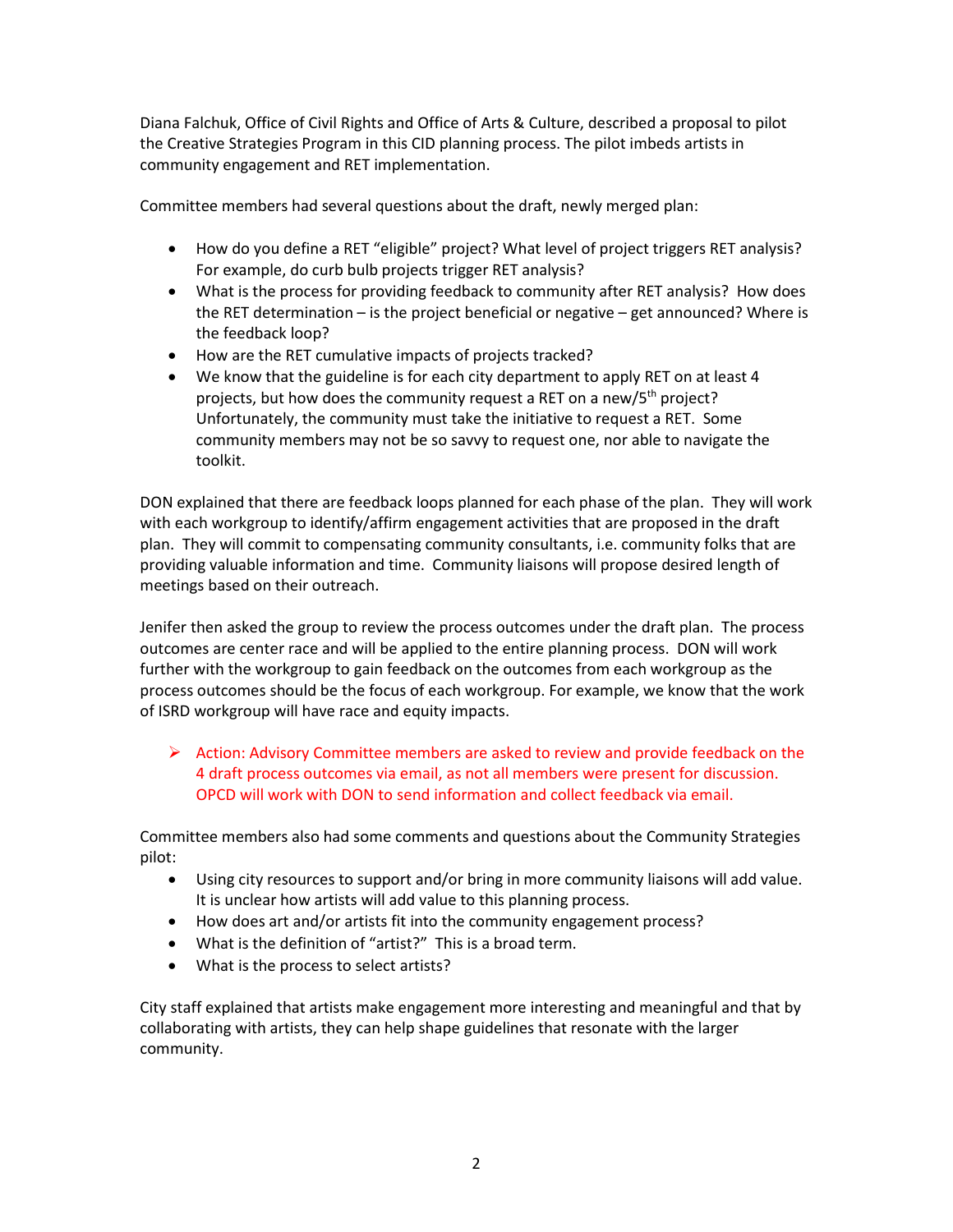- $\triangleright$  Action: OPCD/DON/OCR need to provide a positive example of how artists have been engaged in an engagement/RET plan and the results of the artists' work.
- $\triangleright$  Action: Advisory Committee members will continue to discuss and decide if they want to pursue the "Creative Strategies" pilot that enlists artists to conduct outreach and engagement for this CID planning process.

### **Workgroup Progress/Budget Prioritization**

Maiko and Pradeepta introduced this strategic discussion by requesting feedback on draft priorities in preparation for tomorrow's meeting with Deputy Mayor Mike Fong. They distributed a *handout titled "Early Priorities Budget Proposals"* for members to review. The list was generated by Pradeepta, Maiko, Janet and Gary based on budget ideas from conversations in the Workgroups.

The goal of this meeting with the Deputy Mayor is to propose and include CID priorities in the Mayor's budget, which begins in June. Although, the timing for the conclusion of the CID planning process doesn't quite align with the start of the Mayor's budget process, the Advisory Committee will proactively present early priorities to be included now.

There is a 2<sup>nd</sup> opportunity to add CID priorities in the Council budget process in October/November, though this is a more difficult task as CID budget requests need the support of at least three Councilmembers in order to move forward. in the Council budget process.

Funding is anticipated to be available January 2019. There may be an opportunity to proposal a supplemental budget ask for  $3<sup>rd</sup>$  or  $4<sup>th</sup>$  quarter for CID priorities that get missed in the Mayor's and Council's budget.

### **Draft list of recommendations for policy/systems change and discreet projects.**

- 1. Continue funding for CID Public Safety Coordinator (currently Sonny Nguyen)
- 2. Restore funding for sanitation to prior level of \$192K, roughly divided into \$120K for Little Saigon and \$72K for CID
- 3. Fund at least 1 recommended project from the CID Lighting Study
- 4. Continue funding for CID Small Business Advocate (currently Shanti Brezneau)
- 5. Continue funding for SPD CID Community Engagement and Outreach Specialist (currently Vicky Li)
- 6. Fund development of a concept plan for projects under I-5
- 7. Ensure completion of Dept. of Construction & Inspection code review work
- 8. Develop plan for more rigorous code enforcement, particularly aimed at private developers
- 9. Support investment in un-reinforced masonry (URM) identified buildings
- 10. Support the city's Equitable Development Initiative, which funds implementation of projects such as the Landmark Project in Little Saigon.
- 11. Secure feasibility costs for the Charles Street project, including budgets for the 3 proposed options. Transition square footage along Dearborn for community use.
- 12. Continue funding for DON staff to provide project coordination and regular communications with the neighborhood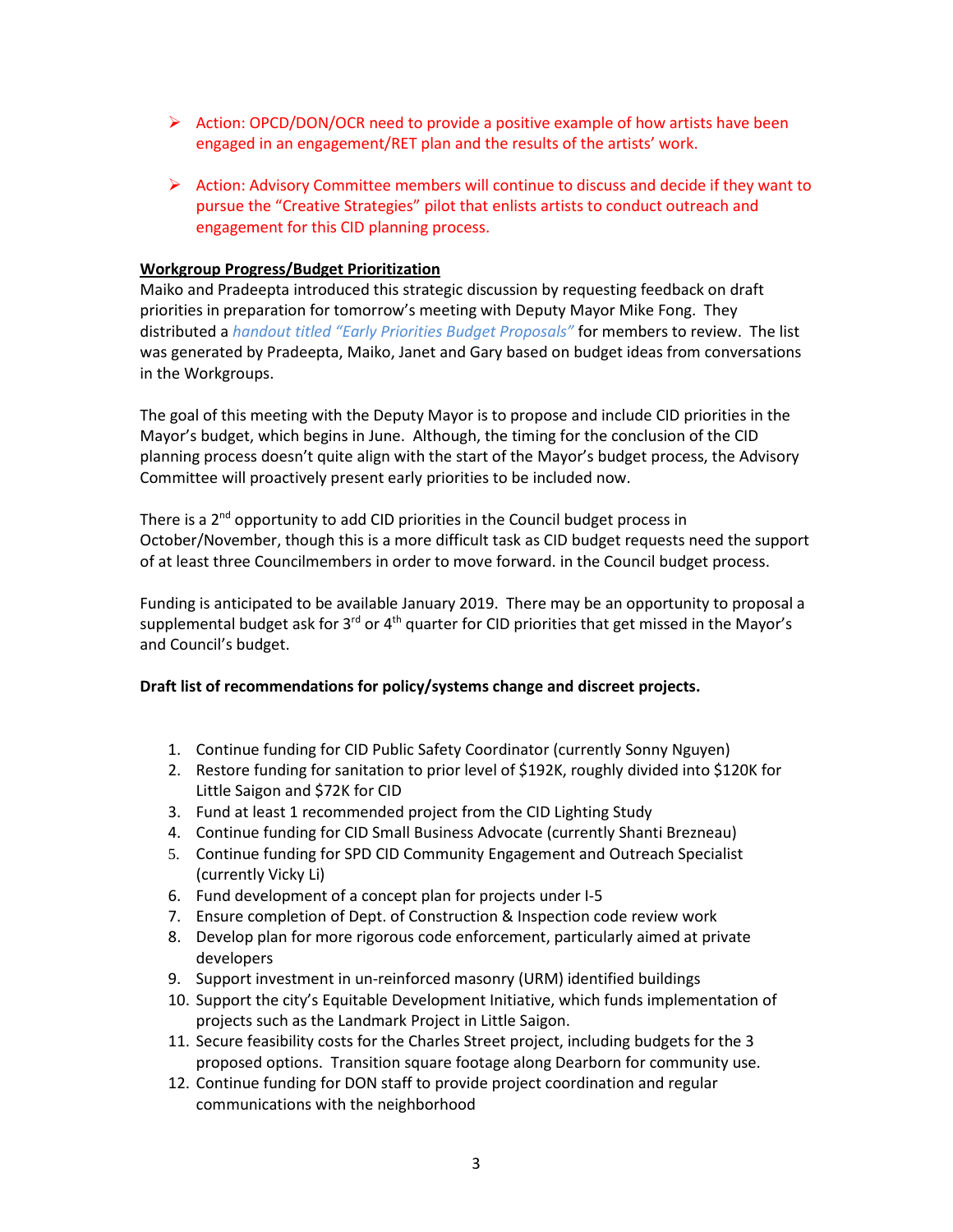### **The following items were selected to move forward to DM Fong with the first four having a higher degree of priority:**

- 1. Restore funding for community sanitation services particularly focused on the areas east of I-5 (non-BIA Little Saigon area)- approx.. \$200,000/yr
- 2. Continue funding for Small Business Advocate position \$75,000 a year including work that is funded by different City departments.
- 3. Continue funding for Public Safety Coordinator position- \$80,000 a year.
- 4. Implement Lighting Study element- cost would depend on final scope and SCL infrastructure in the area for the project.
- 5. Continue funding Public (capital) Projects Coordination lead beyond planning process due to high number of projects in the neighborhood would be policy commitment that current DON resource would remain focused on CID.
- 6. Fund work in addressing URM property issues in the neighborhood that does not force property sales and allows residents and businesses to remain. Cost would depend on scope.
- 7. Ensure adequate funding for the Little Saigon Landmark project, and identify permanent source of funds for the Equitable Development Initiative (in addition to air bnb tax funding).
- 8. Funding for final design plan for Under I-5 Improvement/activation project.

# **Other Asks**

- 1. Ensure City staff (OPCD/SDCI) staff complete code work elements of ISRD revision- policy direction.
- 2. Ensure enforcement of new codes and regulations created as part of ISRD update- policy direction but might require additional resources in SDCI?

### **It was decided that some requests were premature but would likely be ready during Council's budget process (ex. Charles Street planning funds).**

## **Code-Related Work from Workgroup**

In an effort to reduce redundancy between three of the workgroups - ISRD, Community Stabilization and Capital Projects - Gary presented a handout listing a suggested division of topics, which were further divided into guidelines and land use code. *Refer to the handout for details.* It was noted that guidelines act as a recommendation while land use code is a requirement. MHA Resolution 31754 was also briefly discussed.

The 3 workgroups are seeking an endorsement by the Advisory Committee - does the division of topics outlined in Gary's handout make sense?

 $\triangleright$  Committee vote: Committee members voted that the division of topics was useful and approved it.

### **Staff Updates**